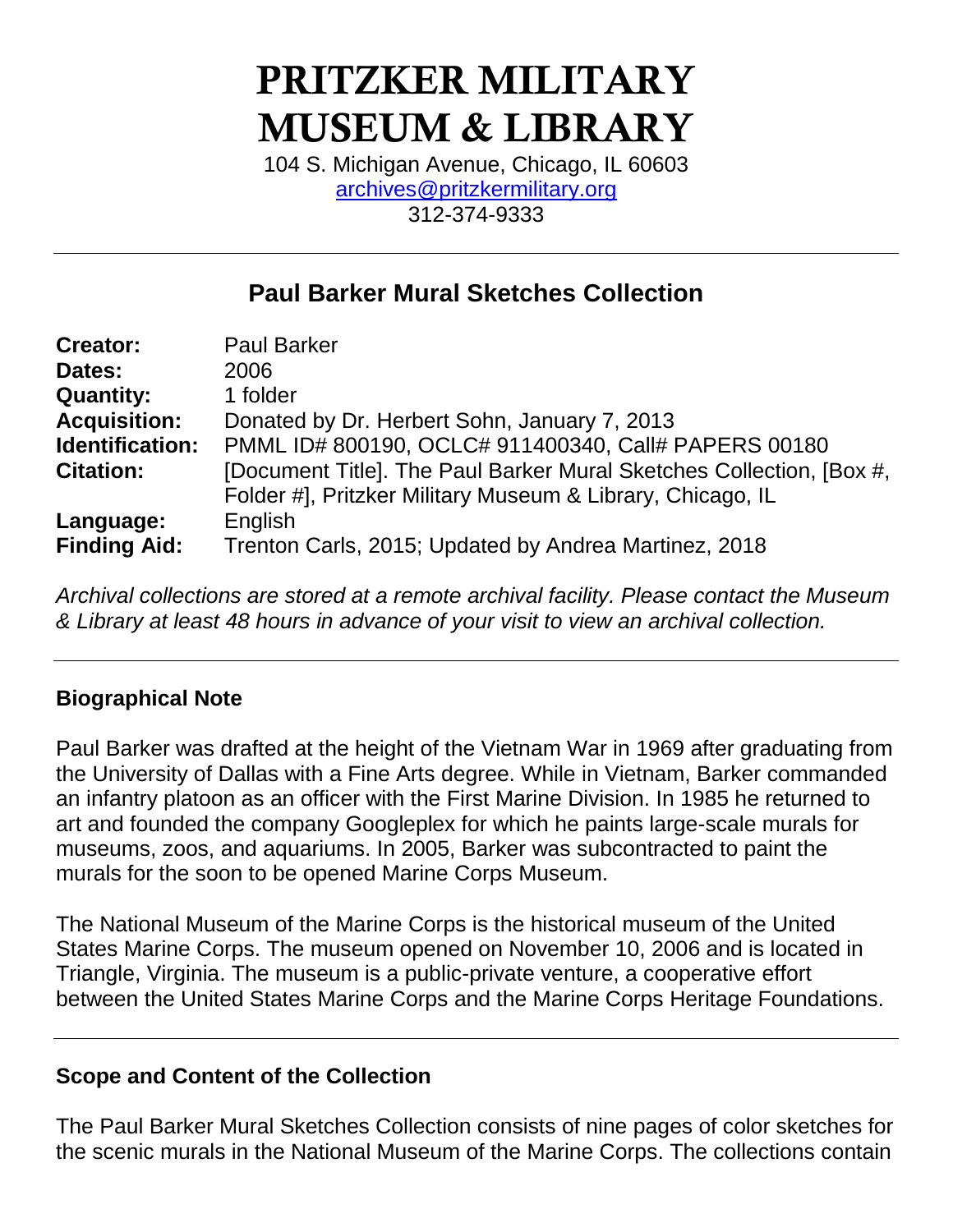a page that shows a key to how the murals fit within the exhibits in the museum. Each sketch is of different landscapes that have been involved in combat. The collection also contains a letter from the artist, Paul Barker, to Dr. Sohn explaining the enclosed sketches.

# **Rights**

Copyrights held by Dr. Herbert Sohn were transferred to the Pritzker Military Museum & Library. All other rights are held by the author or publisher. Users assume responsibility for following copyright laws as established by US Code Title 17.

### **Related Material**

*National Museum of the Marine Corps: a tribute to all marines – past, present, and future.*

Call #: V13.N38 2006

- *Portal to the corps: chronicling the National Museum of the Marine Corps* Call #: U13.U62P67 2007
- *The National Museum of the Marine Corps* Created by WNED-TV Buffalo/Toronto DVD #: AM11.Q3

#### **Related Collections**

[The National Museum of the Marine Corps] Flatfile Storage – Print 00640

# **Key Subjects**

This collection is indexed under the following headings in the Library's online catalog. Researchers interested in materials about related topics, persons, or places should search the catalog using these subject headings.

#### **Subjects**

Marines in art. Military museums--United States--Designs and plans. National Museum of the Marine Corps. United States--Marine Corps--Art Collections.